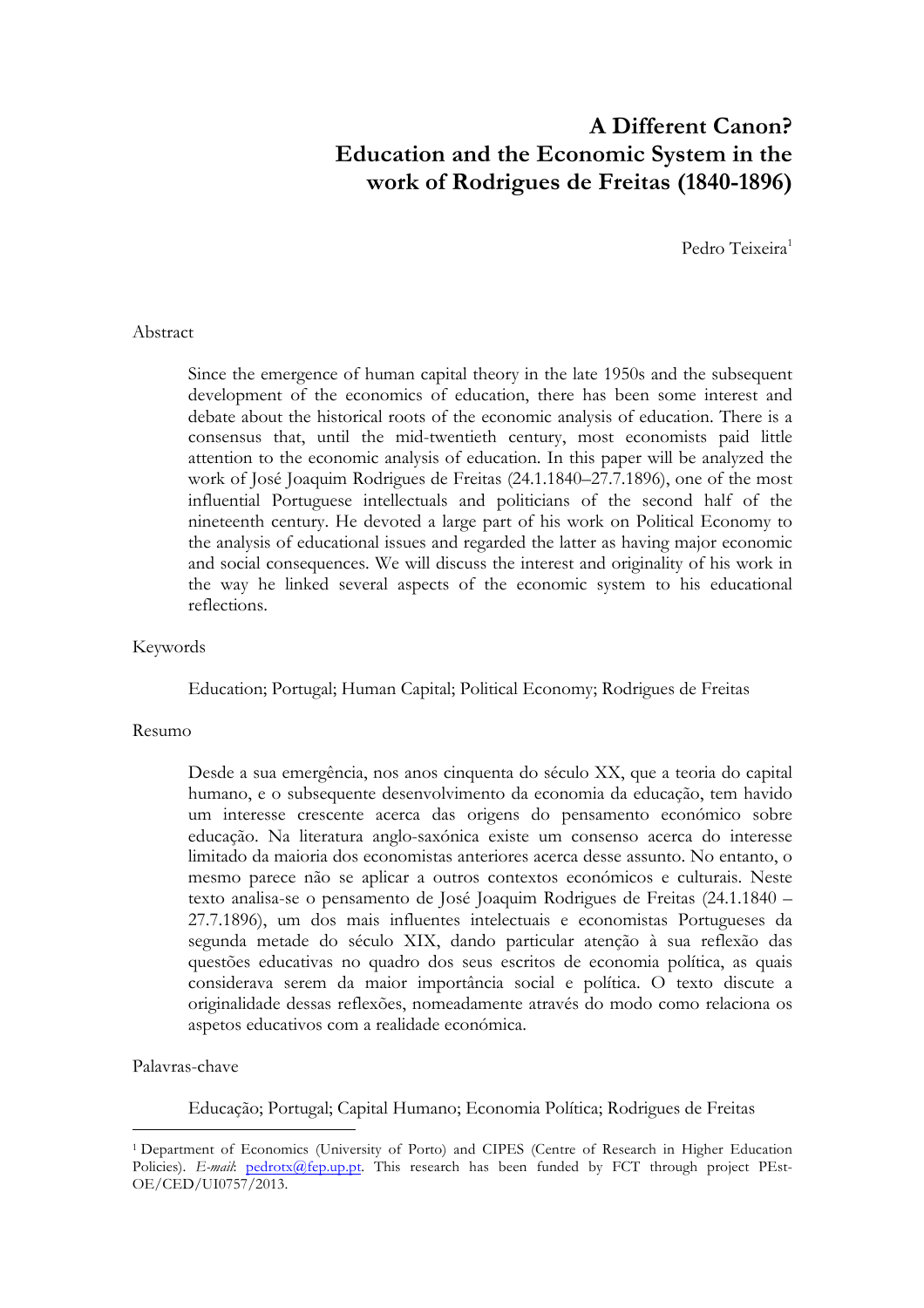*Teixeira A Different Canon?*

### **I. Introduction**

Since the emergence of human capital theory in the late 1950s, and the subsequent development of the economics of education, there has been some interest and debate about the historical roots of the economic analysis of education (Kiker, 1966; Blaug, 1975; Miller, 1966; and O'Donnell, 1990). As often happens with new theories, human capital theory was presented as a consistent and natural development of the ideas presented by the several founding fathers of the discipline.<sup>2</sup> It was maintained that several authors from the classical period of political economy had already provided a simple, though clear, theoretical basis for the subsequent modern developments (see especially Kiker, 1966). This idea of historical pedigree and continuity was questioned by several authors (Miller, 1966; Blaug, 1975; and Bowman, 1990), whom offered several reasons why pre-modern economic thought, including classical political economy, could hardly be considered a first version of modern human capital theory. This generated a consensus that until the midtwentieth century many economists would have paid little attention to the economic analysis of education and that they did not regard human capital as a good analogy for skilled labor (Teixeira, 2007a and 2007b).

Nonetheless, this view is largely based on a canonical view of the history of economic thought, supported by the prominent role played by British and American economics in the development of the discipline. In this article, a complementary view is put forward that the limited attention afforded to the economic role of education was not necessarily the case in the whole of continental Europe, especially in those countries that faced difficulties in keeping up with the industrial and technological developments that characterized the nineteenth century. In these countries, it was possible to find more eclectic authors, who combined elements of the dominant canon with other influences.<sup>3</sup> In this article, is analyzed the work of José Joaquim Rodrigues de Freitas (24.1.1840 – 27.7.1896), one of the most influential Portuguese intellectuals and politicians from the second half of the nineteenth century.<sup>4</sup> Rodrigues de Freitas devoted a large part of his political economy to the analysis of educational issues that he regarded as having major economic and social consequences. Moreover, in the article will be discussed the interest

 <sup>2</sup> See Bowman (1966), Kiker (1968), and Schultz (1961 and 1963).

<sup>3</sup> For a comprehensive analysis of the Portuguese case, see Cardoso and Almodovar (1998). For other European and non-European examples, see Barnett (2014).

<sup>4</sup> For a detailed analysis of his life and writings, see Almodovar et alii (1997).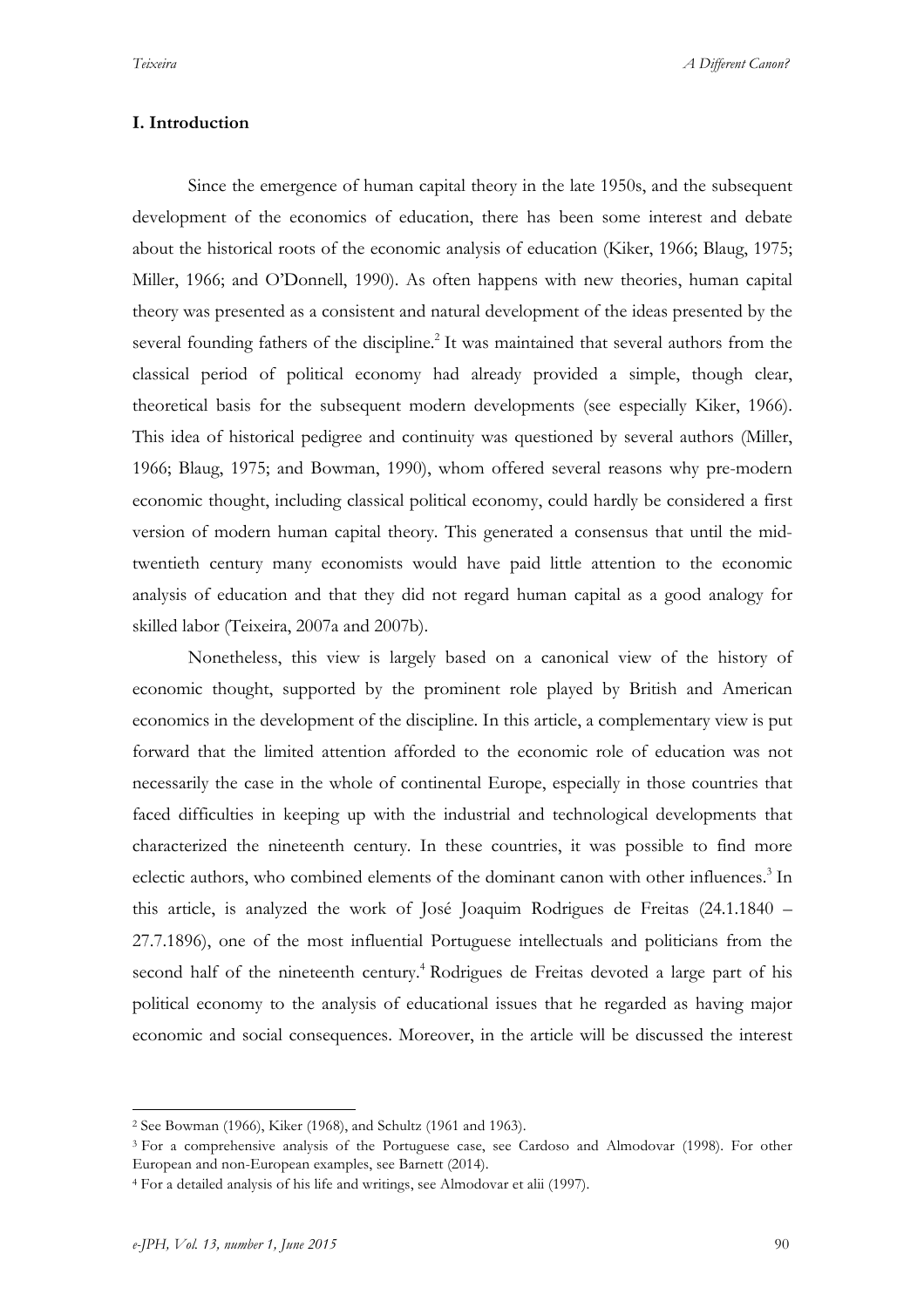and the relative originality of his work, namely in the way that he linked several aspects of the economic system to his educational reflections.

#### **II. The Satisfaction of Human Needs**

Rodrigues de Freitas was born in Porto, where he lived, studied, and worked for most of his life. His writings ranged from Political Economy to Pedagogy, covering the main political discussions of his time, with a prolific intervention in the press, where he assumed editorial functions. He was also a significant politician, being the first republican MP (1878). Like many of his contemporary political economists, he was particularly concerned with understanding the way that the economic system operated, in order to promote the advancement of national wealth.

The starting point for any venture into economic analysis was, for Rodrigues de Freitas, the existence of human needs and the search for the instruments to satisfy them. It was therefore essential to analyze how society should be organized in order to provide for its needs. The existence of human needs and their satisfaction implied the existence of goods and riches that had utility properties, and this utility, which could be either free or required payment, had to be analyzed economically in relation to its costs. The costs resulted from the value given to goods and riches by human work. Likewise, riches and goods could be either free or paid for. Hence, the productive agents had to be classified as free or paid for, and as internal or external. According to this classification, education, which had an important effect on productive activity, had to be considered as a costly and internal productive agent. On the one hand, it implied human intervention; on the other hand, its potential was internal to mankind:

education is for man as a second nature (…) the qualities of the organisms to be educated and the effort of the educators may vary to such an extent that education itself can either be his maximal personal wealth, or be almost completely void in terms of value. (1883, 13)

This perspective expressed in his *Principles of Political Economy* (1883) had already been explored several years earlier in a series of texts entitled "Education and Insurance" (1866). In the latter, it was stated that "the properties of man are in themselves so large, that from them comes all wealth" (1866, 381). Hence, by using the natural capacities of all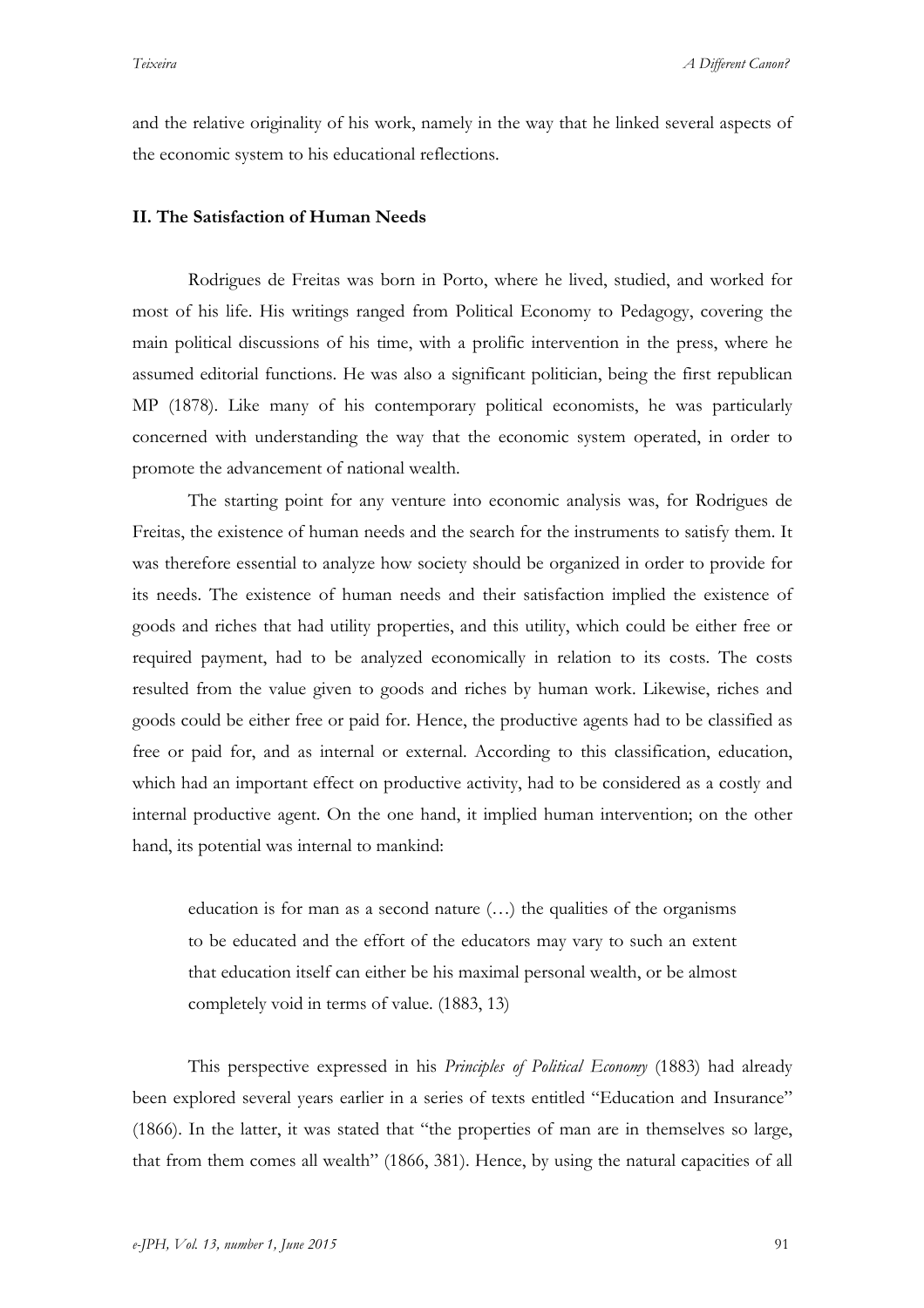individuals, the life of every human being would be much easier, even pleasant, especially in the case of those that, due to their lack of a physical, moral, and intellectual education, endured in poverty (1866, 382). His conception of value based on the conjugation of human capacities and its development led him to a systematic defense of the advantages of the early stages of education (1866, 381). Likewise, he declared the need to adopt the most effective and modern teaching methods.

His analysis of production convinced him that advances in human knowledge, through education, would play a significant role in the advancement of the country (cf. 1883, 21-22). However, he did not restrict the role of education to its socializing role, pointing to a significant economic role for education. This was visible in his analysis of the creation of value, or the process of production and its maximization. Due to this economic role, education became a crucial social investment that had to be stimulated by the state, both directly and indirectly.

Despite its already being discernible when he discussed human industry in general, the role of education became even more visible when he analyzed the type of industries in which he classified human activities. The first type of industry to be considered would be the group of productive or formative industries. This type divided itself into the industry of primary or fundamental production (which also included the extractive industry) and the secondary productive industry. In this second group, besides the manufacturing industry, he included the secondary productive industry of education. The latter was composed of physical, intellectual, and moral education (1883, 64). Hence, the activities of physical, intellectual, and moral strengthening constituted one category of human productive activity.

According to Rodrigues de Freitas, the productive dimension of education was one of the main reasons why certain countries achieved a significant degree of prosperity, overcoming the difficulties raised by the limitations of the soil or other natural and physical obstacles. This productive dimension was visible in both agriculture and industry.<sup>5</sup> The effectiveness of education and of organization in contributing to the progress of industry would contrast with his skepticism towards the use of protectionist instruments, especially in a country of such a small size as Portugal (1889, 38). Rodrigues de Freitas regarded human activity as the foundation stone of any productive process and the subsequent

 <sup>5</sup> In his texts dedicated to the role of Credit and Portuguese Agriculture (1869), he underlined the importance of education for rural development (1996, 164). Moreover, he considered that the former had been a key factor in Scottish prosperity, compensating for the limitations of the soil with the development of the population's intellectual capacities through the multiplication of schools within the parish system.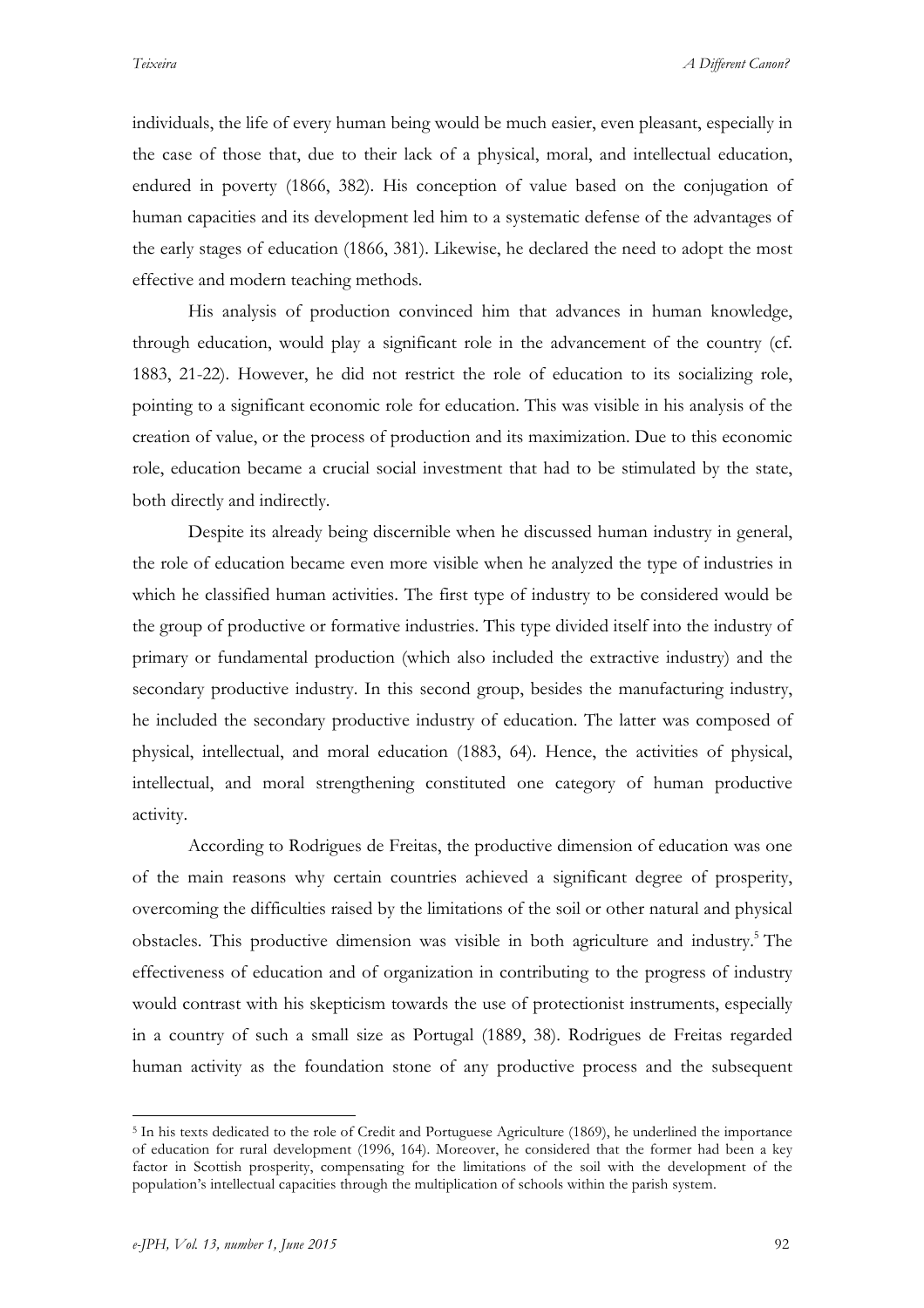creation of wealth. His statements on the quality and quantity of both labor and capital as the main limitations or engines of progress underlined the importance of both of these for the prosperity of the national economy (1883, 71 and 95).

Progress also meant avoiding situations of ignorance and uncertainty. Hence, the advances made in knowledge by improving humankind's capacity to prevent the existence of failures and limit the effects of chance would lead to savings in terms of production costs (1883, 98). They would also lead to a better understanding of the workings of the laws governing the economic system. In both cases, the final result would be an increase in final output (1883, 100). Rodrigues de Freitas considered that the costs of scientific improvements providing instruments that reduced the effect of chance and other disturbances should be taken into account in the costs of production. In fact, his concern with the effect of these factors on savings in production would lead him to include the expenditures incurred in the maintenance of economic agents under production costs (1883, 98).

#### **III. Exploring and Preserving Human Potential**

Like any other industry, education should observe the guidelines of Political Economy in order to derive the best possible advantage from its productive potential. The principle of maximum effect was therefore to be found in both educational organization and teaching methods. Hence, pedagogy also meant discovering ways of obtaining maximum effect for a given level of effort (1872, 124). Accordingly, he frequently criticized the educational practices of that time due to the scarce attention that they paid to useful education, being more concerned with social ostentation, which was detrimental to a true moral and political education (1876, 43). He also criticized the old-fashioned education that promoted dogmatism instead of encouraging the exercise of mental capacities. In fact, for him, the greatest failure of public instruction was the absence of the extremely necessary "useful" education. This failure was visible at every level and in every type of education. "Useful" education had to be based on priorities, the foremost of these being its adaptation to the national reality and needs (1879, 98-99).

This problem was even more acute when it came to technical education. In the case of industrial training, special emphasis was placed on its adaptation and integration into its environment, whose costs would not even be significant. One of the possibilities would be to set up temporary units that would operate for as long as was required for the training of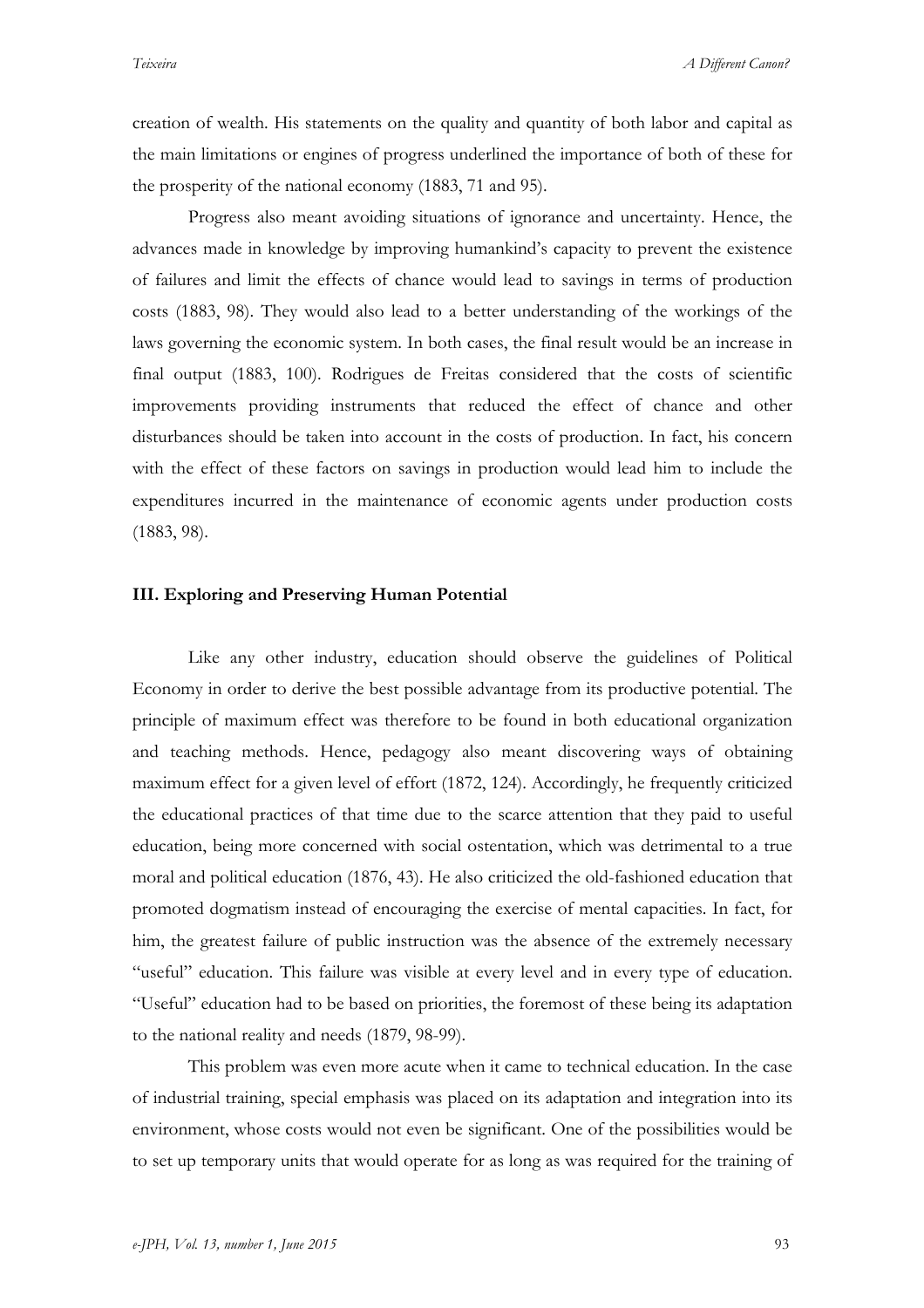the labor force (based on policies adopted in other countries) (1879, 108)<sup>6</sup>. In the case of commercial training, on the one hand, there was a scarcity of establishments, but, on the other hand, the little interest that there was in this subject was reflected in the low level of demand for courses in this area. This apparent paradox was due to the current working conditions of those establishments and the type of knowledge that they provided. Such establishments mainly lacked any form of practical training, a failure exacerbated by their lack of equipment and supporting structures, as well as by the persistently insufficient interconnections between the curricula  $(1881, 126 \text{ and } 138)^7$ 

As far as higher levels of education were concerned, Rodrigues de Freitas focused in particular on the Polytechnic Academy of Porto, where he taught for several years. In this case, the problems were also due to the scanty resources provided, as well as to a poor correspondence between the purposes of the Academy and its actual working, by overlooking its practical/vocational mission. Hence, it was important to strengthen the useful dimensions of learning, in order to prepare the labor force for competition, especially in the industrial sector. In fact, for a small country with a small market, expensive transport costs, and a heavy fiscal burden, an effective education system could make the difference, becoming a powerful instrument of industrial progress (1880, 113; 1881, 142).

It was in this context that he became increasingly interested in the work of Friedrich Froebel, whose writings he praised for emphasizing the idea of human progress associated with the development of education. In the work of Froebel, education became an instrument of personal development. Since first impressions left an enduring effect on human nature, in the promotion of human industry, it was important to promote education at the very early stages of a child's life. In this context, he drew an analogy between personal and social development, in terms of their stages of discovery and their economic activity. The results were visible in terms of civilization, both through technical evolution and artistic education (1882). It was important for each of the aspects in the learning process to be linked to one another. Therefore, the choices about the books to be used, the methods of learning, the quality of the staff, all of these aspects made an important contribution to the improvement of children's intellectual capacities (1881, 166). There were several examples that underlined this importance.

 <sup>6</sup> The small amounts of funding needed were justified by some foreign experiences with temporary industrial schools, which only existed for as long as was required to train an industrial workforce at a given location (187, 108-9).

<sup>7</sup> In terms of secondary education, the need to save resources could be satisfied through the increased pragmatism and usefulness of the learning contents. Thus, he criticized the importance given to classical languages, which should be reduced in the case of most professions (1880, 112). This is at odds with the views expressed some years earlier by authors such as John Stuart Mill (1967).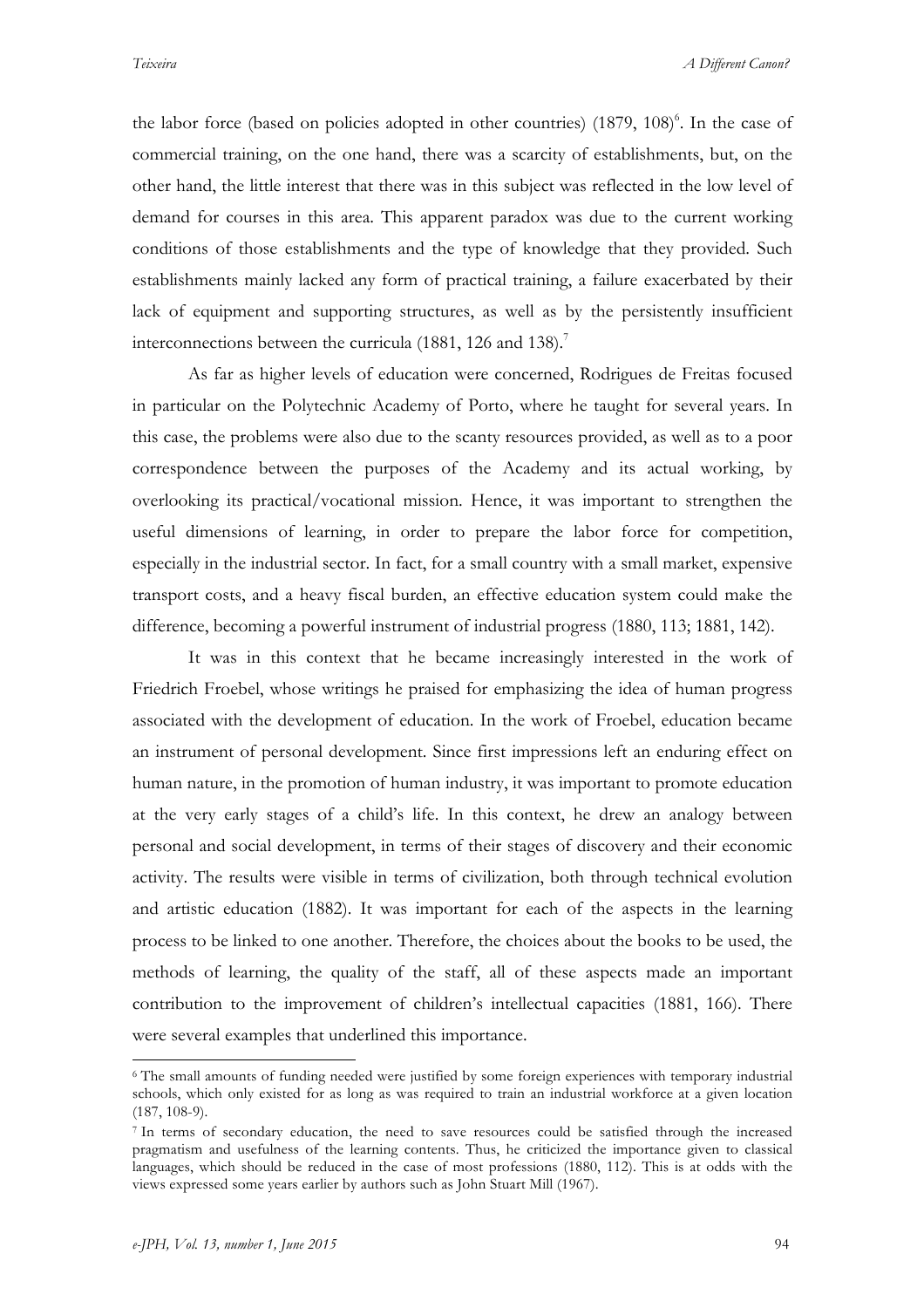According to Rodrigues de Freitas, the creation of value implied an occupation, which could be either real or personal, with education being linked to the latter (1883, 27). This incorporation of internal or external value made it possible to create economic properties. It was in this context that he saw the worker as both a producer and a product. On the one hand, the worker could create value through his external occupation, and hence incorporate or develop economic properties in commodities. On the other hand, the worker could also be regarded as the result of a process of value creation, by occupying himself internally in his education, thus increasing his productive potential (1883, 26-28). Furthermore, education became an essential instrument for the preservation of human productive capacities (1883, 30). If human labor was the essential basis of production, it was important to be aware of its physical and intellectual limits, as well as to know the best means of preserving it.

The human machine was regarded not only as capable of providing its own selfsupport, due to its earning capacity, which ensured its present and future subsistence (especially during retirement), but also as capable of educating the next generation, and hence preparing it for foreseeable productive activity. The former involved the conservation of the productive capacity of mankind, while the latter was concerned with the reconstitution of that capacity  $(1883, 106)$ .<sup>8</sup> Therefore, the need arose to raise and educate children by making them more robust, promoting a more productive labor force and a better-sustained social organism (1883, 113). In particular, it was important to extend the productive period, by increasing humankind's physical and intellectual vigor (1883, 115). This greater vitality, with which education was associated, would allow for a deeper knowledge of the workings of the human machine, and, just as happened in the organism of the human body, would lead to progress in the use of human productive capacities.

Furthermore, the enhanced intellectual, moral and physical vigor delivered by the civilizing force of education would reduce the reproductive ability of mankind, thus lowering the risks suggested by Malthus' analysis of the situation (cf. 1889, Ch. VIII). On the one hand, because the greater technical capacity would lead to savings in terms of labor, inducing a more dynamic increase in production rather than population (1883, 37). On the other hand, because the rejection of Malthus' so-called laws would be associated with the effects of education on heredity and the adaptability of human beings, as well as on their exercise of their rational abilities (1883, 132). He therefore stated his firm belief in the power of education to promote the intellectual and moral progress of society. Despite

 <sup>8</sup> It was in this context that Rodrigues de Freitas turned to the calculations used by authors such as Engels, seeing labor as a capital – the capital-man.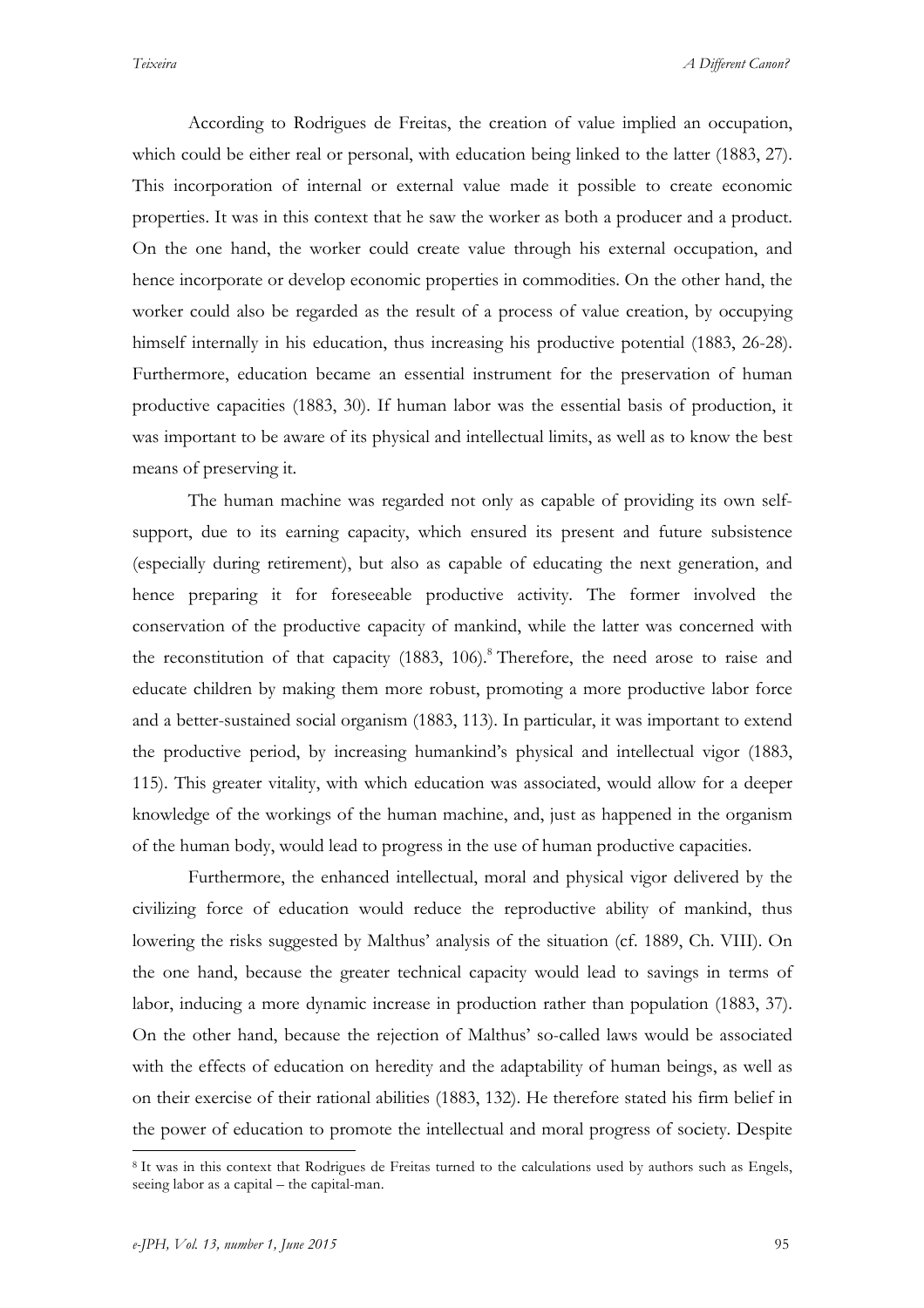its slowness in some periods, the clear and unmistakable signs of this capacity to improve the material and moral condition of humankind guaranteed the continued existence of progress.

Since education had a significant effect in terms of wealth creation, it was important to analyze the impact of education on the distribution of wealth. In his analysis of the return on various productive activities, Rodrigues de Freitas sought, on the one hand, to enhance the role of education, and on the other hand, to emphasize the substantial similarities between the types of remuneration yielded by each productive resource. This latter aspect was particularly important in a context of increasing social conflict related with the so-called social question. Accordingly, he considered that "the labor classes are all those that work," regardless of their specific contribution, their merits, and their individual capacities.<sup>9</sup> As far as the distribution of the product was concerned, and despite the differences between each worker, all of them shared the fact of their possessing both a personal and a real capital, albeit in different proportions. Moreover, his analysis emphasized the similarities between the different types of remuneration. Although he reserved the title of entrepreneur for those who had their own firm, the similarity with the economic rationale applied to the laborer became apparent:

All those that contribute to production, all those that co-operate in that activity are therefore agents of the same economic nature, all proceeding from the economy, and risking more or less; while they differ in form, type, or size, they are in essence the same. (1883, 175)

This was due to the fact that the concept of capital was not limited to a real dimension, but also included a personal dimension:

the worker applies at least the capital of his education, either acquired by him, or by other educators; this capital, which will face a higher or smaller risk in his own business, comes from savings.(1883, 175; see also 176-77)

 <sup>9</sup> Moreover, the label "worker" was nothing more than a social abstraction and <sup>a</sup> crude simplification of a much more complex reality, namely that of man as a social being. The thorough understanding of this reality implied a wider perspective not supplied by those reductionist theories that focused only on the productive level of analysis. In relation to this aspect, see Cardoso (1997, 52).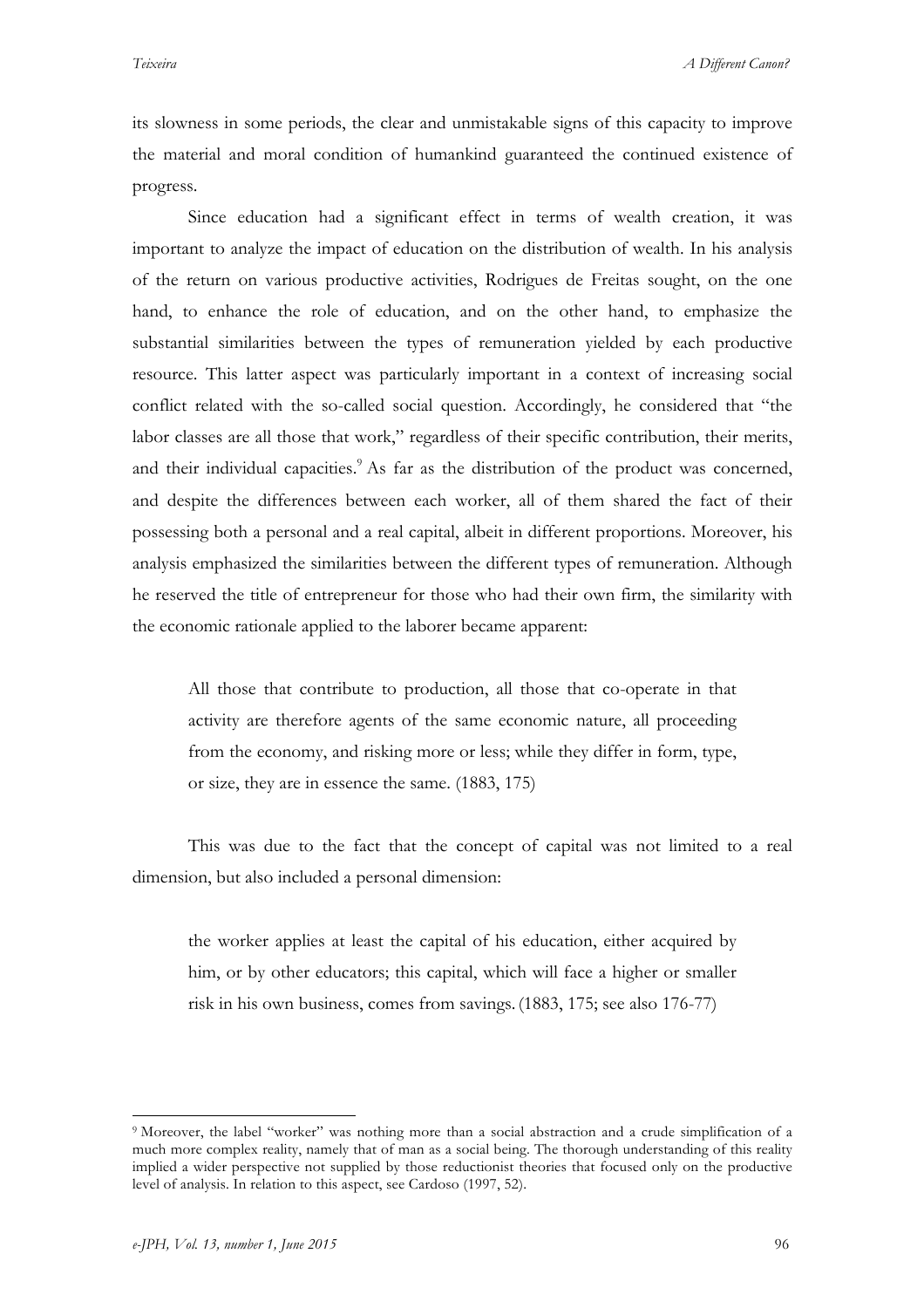This general characterization was followed by a description of the individual productive capacities resulting from differences in personal capacity (natural ability and education) and in terms of real capital, which would have an impact in terms of differentiated individual returns (1883, 181). <sup>10</sup> The impact of education on the redistribution of wealth was visible, not only at a general level of analysis, but also at a more specific one, by helping to explain the individual differences in terms of remuneration. Education had a significant impact on the remuneration of individuals, with benefits for society as a whole, through the increase in personal and real capitalization, which increased productive potential, due to the aforementioned role of capital.

# **IV. A Different Economic System**

Several of the aforementioned principles governing economic activity suggested that humankind was progressing, i.e. evolving towards a better satisfaction of its material needs. This evolution nevertheless had a significant impact on its operating framework. This was particularly relevant to the principle of liberty, to which should be added the principle of association as a mechanism for enhancing the potential of liberty itself. According to Rodrigues de Freitas, an analysis of the results of human industry underlined not only the fundamental role of labor in its attainment, but also the interdependence of these productive efforts.

This interdependence between productive efforts was apparent both in diachronic and synchronic terms. On the one hand, it was visible in the effects of past labor on present production, i.e. the current state of human industry was the result and consequence of its past evolution. On the other hand, it was reflected in the interdependence of efforts leading to the attainment of the final output in any productive process. Moreover, this interdependence between human activities was also visible at the personal level due to the links existing between personal productive efforts. The interdependence between productive agents was in itself a sign of evolution, since this inevitably led to a greater complexity in every organism, and therefore also the economic one. Just as the human body became more complex as it developed, so too did the social body when reaching a higher phase.

 <sup>10</sup> Moreover, wages could suffer changes due to transitory variations in the supply and demand of labor, due to changes in the cost of subsistence, or even due to changes in the balance between the political and economic power of workers and entrepreneurs (1883, 191).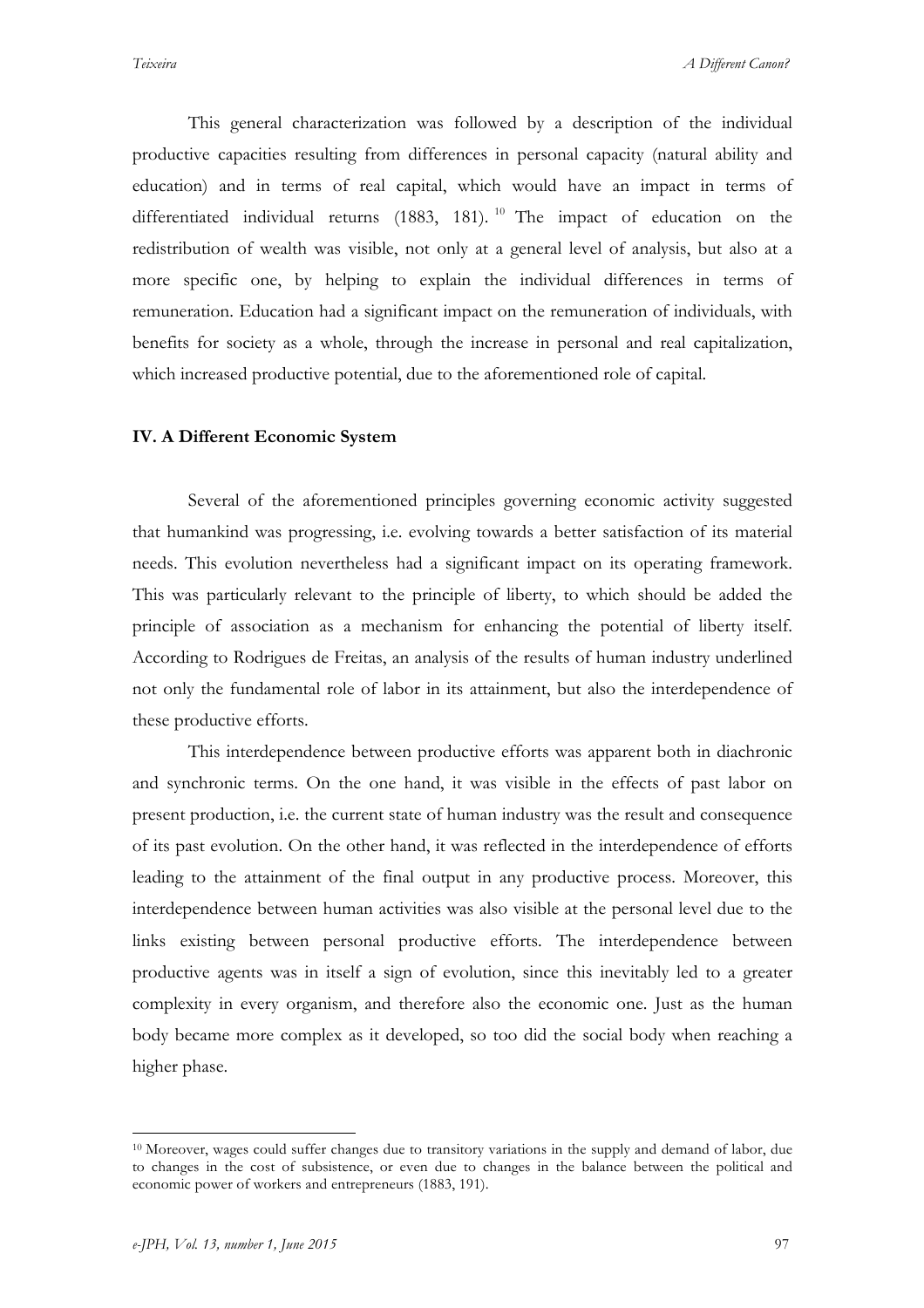*Teixeira A Different Canon?*

Since every productive process could and should produce a surplus, it was important to discover the means of maximizing that surplus, which, by being converted into capital, would stimulate forthcoming production. Included in this context was every means of improving the degree of perfection and specialization of the social organism, such as the already famous division of labor. Due to the differences existing in terms of vocation, this would lead to the emergence of several important benefits to production. Greater specialization implied that individuals faced an increasing degree of productive cooperation. This situation was enhanced by the expansion of production, which not only increased the quantity of productive forces, but also increased their productive potential, by raising new possibilities through the mechanisms of association. The whole was therefore larger and more valuable than the sum of its parts (1889, Ch. 8).

The thrust of the discussion was the emergence of a new system that through Legal Philosophy and Political Economy had established the supremacy of liberty and competition respectively (1883, 149). However, the necessary and inevitable evolution of the founding principles of the system would, in a more advanced stage, highlight the utility and benefits of the *complementary* principles of authority and association, namely through their positive impact in the creation of social wealth. Although competition and liberty were the axes of the system, especially because of their stimulus to human activity, it was desirable to add these latter two principles to the first two.

The much desired associativism should be neither imposed nor generalized. Its imposition would damage the basic principle of liberty, which was so important to the progress of mankind. Hence, association would not be the result of either intellectual or political strategies, despite their attractiveness, but it had to be the result of a mutual agreement regarding the purpose of improving the human condition). Rodrigues de Freitas' targets for criticism were mainly mutualism and the socialist movements (1872, XII; cf. also Brandão 1997, 91-93). He pursued a similar line of thought regarding the principle of authority, which could be acceptable if reconciled with Liberty. In this case, it represented the progressive attachment between liberty and personal responsibility. The principle of authority did not derive from impositions or arbitrary decisions, but was the result of mutual agreement and convenience, of a harmony of individual interests. It was not the continuation of a past authority based on the convenience of some, and detrimental to many others; rather, it was an authority freely accepted by the whole community due to its general benefits.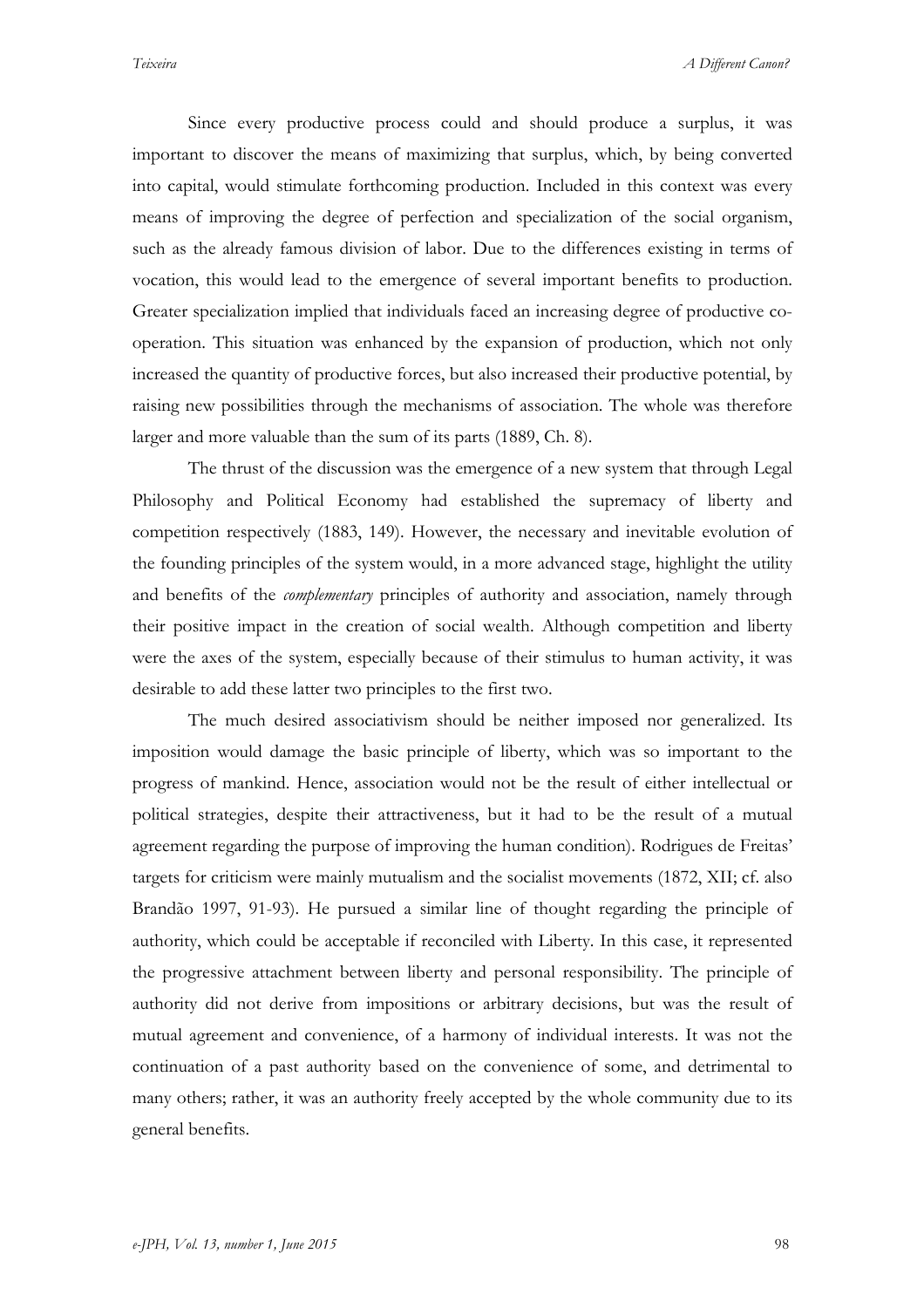These were the realities that emerged from human action and from human wealth when seen from a social perspective. According to this perspective, the concept of wealth extended its scope beyond the level of things and persons, in order to include the combinations between individuals and the relations established between them.

# **V. Education and the New Economic System**

The evolution of the economic system towards increasing interdependence between economic agents was very relevant to education. Accordingly, the way in which education was to be organized and supported by private economic agents and by societal forces (mainly the State) should be guided by the principles of liberty and association, with clear support for free association in education. One of Rodrigues de Freitas' main proposals included the establishment of a common educational fund, which took into account not only the need for significant expenditure in the supply of education to children, but also the risks associated with this, especially in the case of those that faced early death (whose expenditure would not be recovered). This was a way of sharing the risks of life and an education that had to be paid for (1866, 384), providing a safer situation and an improvement in the conditions under which the future was planned.

The institutions created within this framework were to provide a comprehensive education to children. Their resources would be provided by the survivors, in order to cover the costs supported, plus an additional contribution in terms of interest. The motivation and effectiveness of the institution in playing its educational role would be assured by the fact that the more successful its former alumni were, the easier it would be for the institution to recover its costs (and the greater would be the credit of the institution). Moreover, it was expected that the annual payment could be reduced due to the progress being made in medicine and pedagogy. Rodrigues de Freitas included this proposal in his parliamentary speech on education (May, 1879), in which he emphasized, in particular, the often mentioned additional benefits of education brought by the increased spread among the lower classes of the virtues of frugality and sobriety (1879, 530).

In his analysis, Rodrigues de Freitas considered that, together with individual phenomena, functions, and needs, there were other needs and functions that were exclusively social. In the latter case, individuals were only part of a larger whole (1883, 152). This social dimension was the result, in economic terms, of the division of labor and the circulation of commodities. It was therefore necessary to distinguish between individual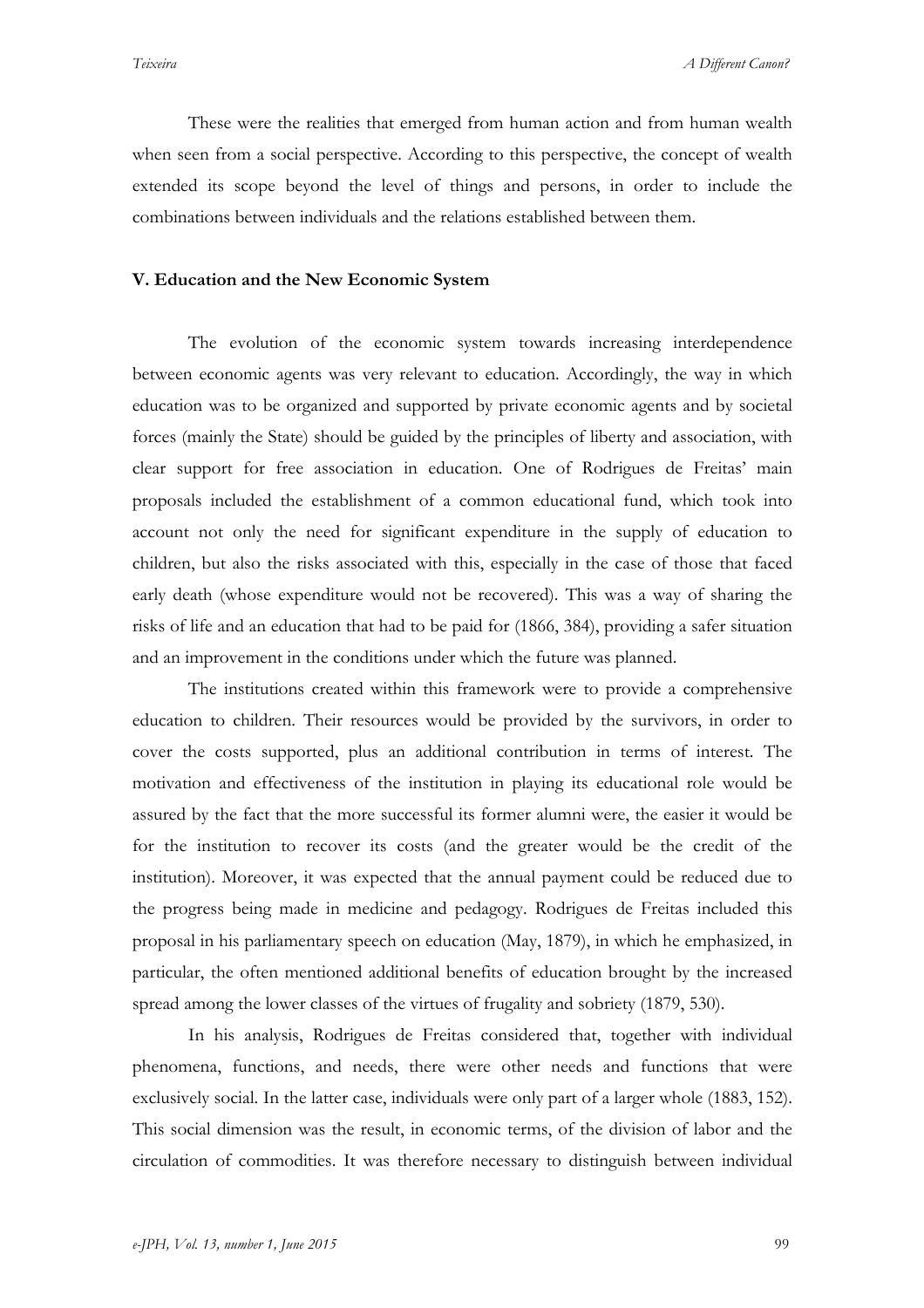*Teixeira A Different Canon?*

and social spheres of activity. Notably, this required a definition of the controversial social functions that resulted from the general principle of human association. This freely accepted association of individuals sought to clarify and enforce the limits of individual rights, to provide protection against common menaces, and to preserve and to improve their working conditions (1883, 153).

Despite being frequently labeled as a liberal, Rodrigues de Freitas displayed a list of state functions that were clearly beyond the scope of such a model for the relationship between the state and economic activity (cf. Cardoso, 1997, 52-54). This was clearly the case with state intervention in education. Nevertheless, the intervention of the state in terms of education followed his views regarding association, since the state was considered "a large association, whose functions corresponded to the principle of mutuality." Since this mutuality was perpetual, the compensation for that service should be requested neither universally nor immediately. Such repayment was owed only by those that had the ability to pay, and according to their possibilities. Although those who possessed the ability to pay should contribute to the costs of education, the financial incapacity of some should not prevent them from benefiting from elementary education (cf. 1879, 94-95). Hence, Rodrigues de Freitas concentrated the financial role of the state in basic educational levels, claiming support for all those that did not have the financial means to pay for it. In order to be coherent with his defense of the compulsory nature of basic education:

We want primary education to be free and compulsory; but compulsory for those that can learn, and free for those that are unable to pay; apart from these cases, we can neither understand the principle of compulsoriness, nor can such gratuity be feasible. (1879, 94)

The financial support of basic education was based on its multiple advantages for the students and for society at large, notably because ignorance was a major social menace and represented a loss in terms of the community's prosperity (1879, 95). It was also in this context that he appealed for private support for education in order to complement the role of the government (1879, 525).

The responsibility of the government also lay in improving the organization of the system. Accordingly, in several of his texts published in some of the main periodicals of his time, Rodrigues de Freitas frequently stressed the need and the difficulties in reforming public instruction. Above all, he emphasized the importance of primary education, due to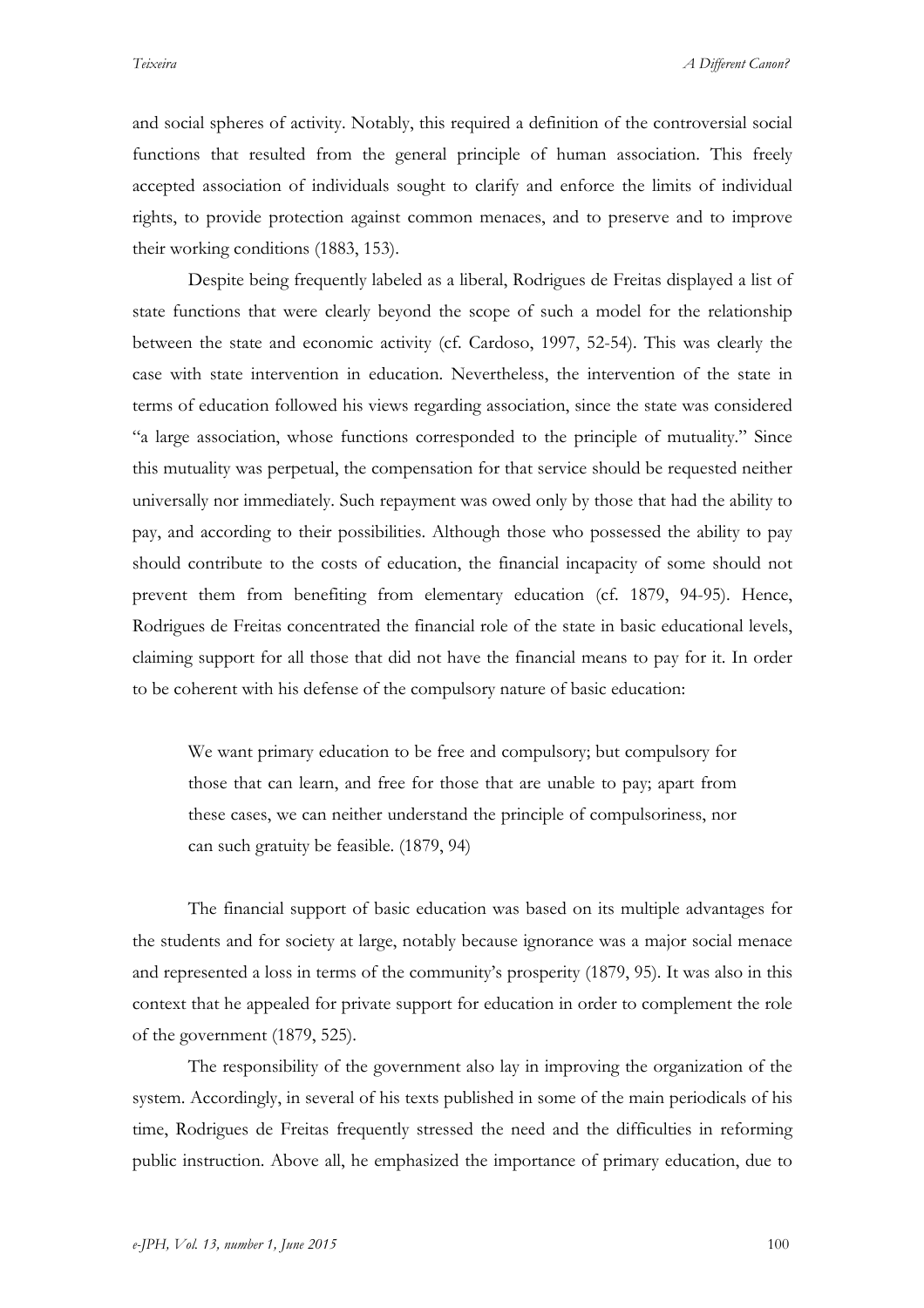its individual and social benefits  $(1879, 90; 1867, X)$ ,<sup>11</sup> but also due to the main problems affecting this stage of education, such as the lack of qualified teachers.<sup>12</sup> This scarcity of qualified teachers was a clear sign of the insufficient resources ascribed to education, which could, and should, be supplemented. Another problem consisted in the bad organization of the country, which was also reflected in its system of education, namely in the poor coordination that was to be found between the different levels of education (1879, 102). In order to change this situation, he proposed the establishment of a Ministry of Education (cf. Alves 1997) that would coordinate the various activities that were currently scattered among several different Ministries: Home Affairs, Public Works, and Navy (cf. 1867, X)

Overall, Rodrigues de Freitas expressed a very critical view about the existing educational policies and the state of the educational system. His criticisms focused on the slowness in adopting policies and on the lack of any persistence in the improvement of education. This was exacerbated by the political instability that slowed and undermined the political decisions, giving it an erratic pattern (1879, 103). In fact, the constitutional promises of the development of education were seldom followed by any real progress, reflecting the lack of resources as much as the political will to improve the situation (1881, 122-141). This led him to call for an urgent reform of education, turning it into a national political priority.

#### **VI. Concluding Remarks**

There is a widespread perception that most nineteenth-century political economists paid little attention to education, based upon what happened in the Anglo-Saxon countries. However, in more peripheral countries, education may have been regarded as an important instrument for redressing economic and social backwardness, so that the interaction between education/training and economic analysis was clearly more explicit and frequent than it was in Europe's leading countries in industrial and technological terms. This study has presented a Portuguese political economist who did not follow most of the patterns usually found in the case of English political economists, especially as far as the peripheral and/or autonomous role of education is concerned. Following several other political

<sup>&</sup>lt;sup>11</sup> The importance of the political benefits was significant for Freitas, since for him economic progress was necessarily interlinked with moral progress. However, in terms of the benefits mentioned, he was not particularly original, because these were the ones that were traditionally referred to by other political economists. Accordingly, he mentioned the promotion of an enlightened public opinion that better understood its duties and rights, which would be a better way of checking governmental activity, since public opinion had a better understanding of the way in which it was ruled (1879, 522).

<sup>12</sup> On the problems affecting the training of primary teachers at that time, see Gomes (1996: Ch. 1).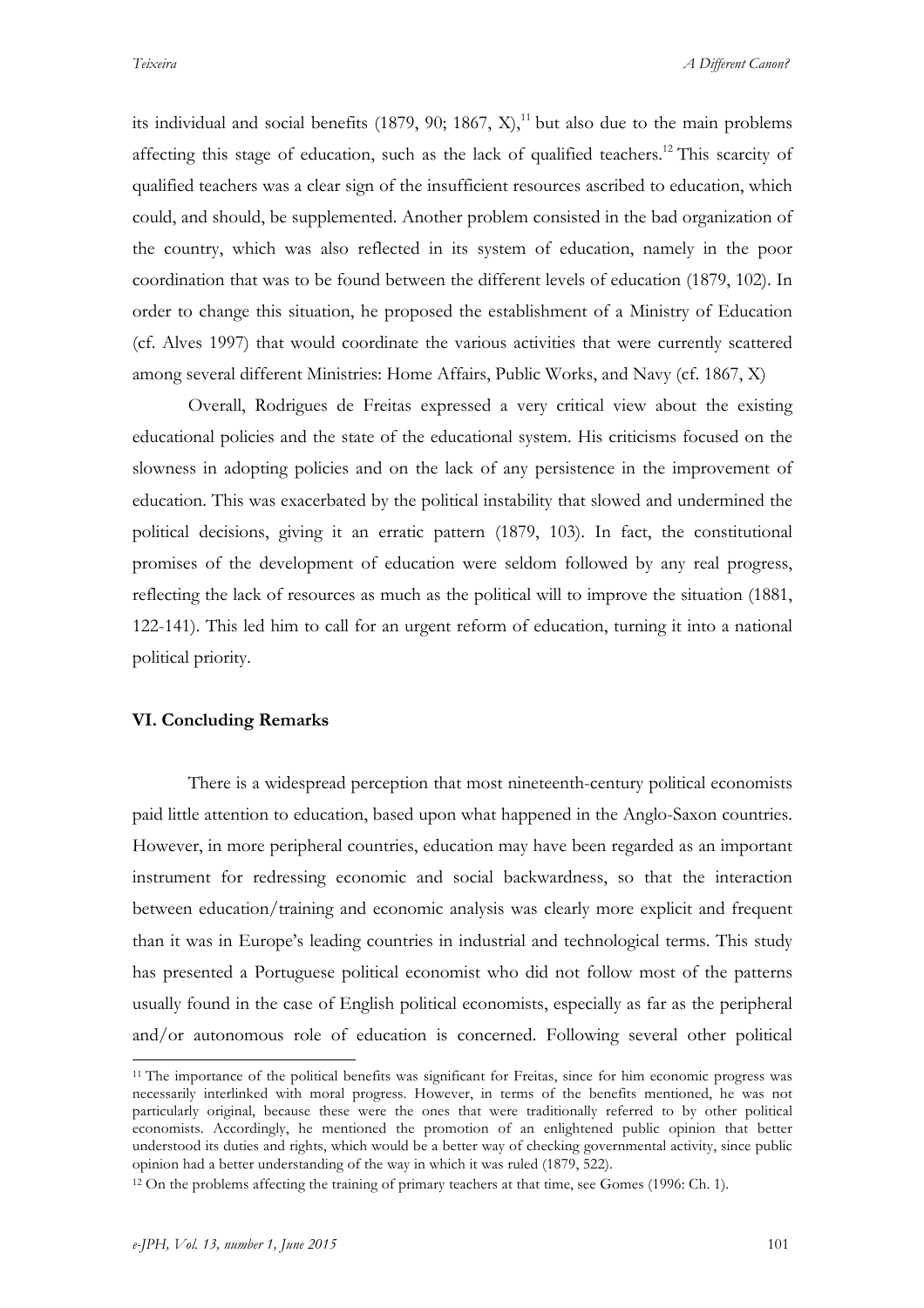economists, he addressed the civilizing role of education, molding human behavior, and promoting values of sobriety, industry and independence (Teixeira, 2007b). However, despite the importance of these values, his priority when calling for an increased support of education was not based so much upon these aspects. The beneficial character of education was to be found primarily in its contribution to the improvement of human productive capacities, leading in turn to a greater fulfillment of human material needs. Thus, his work suggests the existence of an alternative view, one that was less averse to the conceptualization of education as a form of capital, albeit in a rather crude form.

A major aspect of Rodrigues de Freitas' work was that he did not develop his reflections on education as an area that was separate from his economic reflections. Whereas, for most nineteenth-century political economists, education was largely considered to be a peripheral issue, scarcely related to the dynamics of the economic system, for Rodrigues de Freitas, education was a central element of his economic analysis of the human condition. This was due to the fact that education was an integral part of his economic analysis. This centrality was mostly due to the role that human activity played in the creation of value, and thus in the creation of the instruments needed for the fulfillment of humankind's material needs. This creative capacity was enhanced, preserved, and renewed through education.

Another very interesting aspect is that Rodrigues de Freitas played down the conceptual differences between the returns yielded by the different actors participating in the creation of wealth. The differences in payment were not so much the result of the different economic roles played by laborers or capitalists, but more the result of the different personal and real capacities possessed by each productive agent. The role of education thus became visible by enhancing personal capital, i.e. the productive capacities that were innate to each individual.

The links between educational questions and the thrust of his economic analysis again became apparent when Rodrigues de Freitas analyzed the way in which the system of education was to be funded and organized. Although he favored the role of the market and the private sector as opposed to state intervention, he considered that the role of the former should be complemented by the creation of free associations, especially in areas where competition would not necessarily provide an optimal outcome. On the one hand, Rodrigues de Freitas underlined the need to use the resources ascribed to this social function in an efficient and effective manner, namely through the promotion of useful knowledge, i.e. an education that improved human industry; on the other hand, he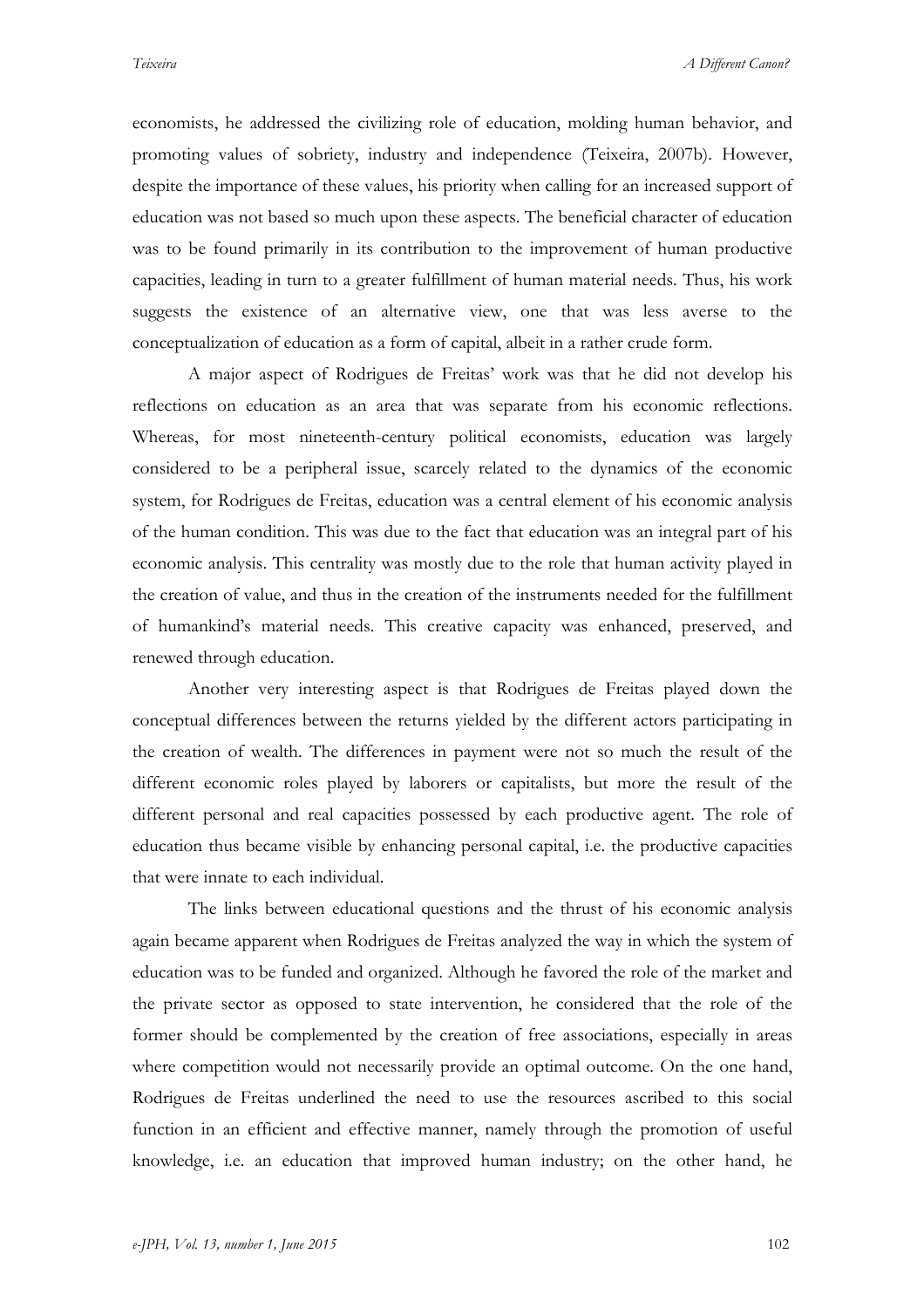considered that the costs associated with this activity should be analyzed within an associativist framework. Individuals would assume as much of these costs as they could, although the state should be responsible for ensuring that this service was not undersupplied, either quantitatively or in terms of the quality of the training provided. Moreover, as the leading symbol of the associative rationale, the state should be responsible for the co-ordination of the system.<sup>13</sup>

Finally, it is worth mentioning the links in his work between a more analytical level of reflection and his social engagement, which was visible in his systematic intervention in relation to the choices faced by Portuguese society in the second half of the 19th century. Accordingly, he took up the honorable, although frequently unsuccessful, task of persuading the public and social powers about the crucial role of education in the promotion of material and moral progress. The fact that Rodrigues de Freitas awarded significant economic relevance to education was reflected in his approach to the organization of the Portuguese educational system and encouraged him to apply certain economic principles to its organization, notably for the promotion of a more efficient use of both the human and the material resources allocated to education.

As this text has indicated, we cannot take for granted that education was largely considered to be irrelevant for nineteenth-century economic thought. The work of authors such as Rodrigues de Freitas challenges us to pay more attention to the complexities and idiosyncrasies of nineteenth-century European political economy and its perspectives with regard to the economic roles of education. This requirement is even more relevant due to the role that education was to attain in economic thought many decades later. What this example suggests is that this was, in fact, already the case in some national traditions of economic thought well before it happened in the Anglo-Saxon world and that a different canon on the link between education and economics would eventually emerge in economic thought after World War II (Teixeira, 2001).

<sup>&</sup>lt;sup>13</sup> This more eclectic tone was a characteristic of many Portuguese political economists of this period, being arguably linked to the peripheral nature of the Portuguese situation, both economically and intellectually (see, in particular, Cardoso and Almodovar, 1998).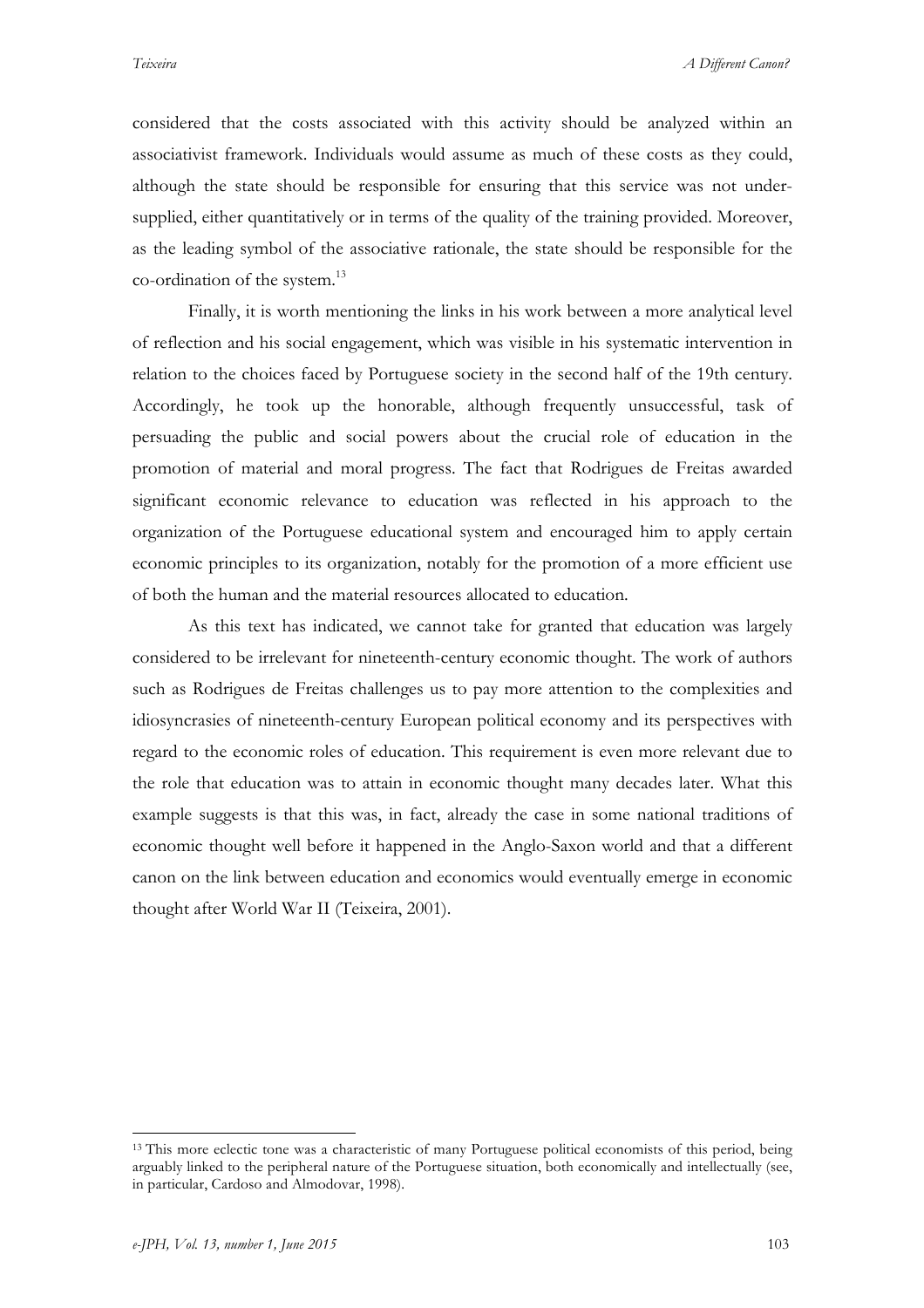# **References**

- Almodovar, António; Jorge Alves and Maria do Pilar Garcia (orgs.) (1997). *Rodrigues de Freitas: A Obra e os Contextos*, Porto: CLC-FLUP.
- Alves, Jorge Fernandes (1997). "A Construção interior. Rodrigues de Freitas e a questão da instrução", in Almodovar et alii, pp. 271-291.
- Barnett, V. (ed.) (2014). *Routledge Handbook of the History of Global Economic Thought*. London: Routledge.
- Blaug, Mark (1975). "The Economics of Education in English Classical Political Economy: A Re-Examination", in *Essays on Adam Smith*, A. S. Skinner and T. Wilson, (eds.), reproduced in *Economic History and the History of Economics*. New York, New York University Press, 1986.
- Bowman, Mary Jean (1966). "The New Economics of Education", *International Journal of Educational Sciences*, Vol. 1, 29-46.
- Bowman, R. S. (1990). "Smith, Mill, and Marshall on Human Capital Formation", *History of Political Economy*, Vol. 22 (2), 239-59.
- Brandão, Maria de Fátima (1997). "O Mercado no Pensamento de Rodrigues de Freitas", in Almodovar et alii, pp. 81-97.
- Cardoso, José Luís (1997). "Rodrigues de Freitas e Oliveira Martins: Controvérsias Económicas", in Almodovar et alii, pp. 45-61.
- Cardoso, José Luís and Almodovar, António (1998). *A History of Portuguese Economic Thought*. New York: Routledge.
- Cohn, Elchanan and Geske, Terry (1990). *The Economics of Education*. 3rd edition. Oxford. Pergamon.
- Freeman, R. D. (1969). "Adam Smith, Education and Laissez-Faire", *History of Political Economy*, Vol. 1 (1), 173-86.
- Kiker, B. F. (1968). *Human Capital in Retrospect*. Columbia SC. University of South Carolina.
- Miller, William (1966). "The Economics of Education in English Classical Economics", *Southern Economic Journal*, 32, 294-309.
- O'Brien, D. P. (1977). *Classical Economics*, Princeton (NJ): Princeton University Press.
- O'Donnell, Margaret G. (1985) *The Educational Thought of the Classical Political Economists*, Lanham, University Press of America.
- Rodrigues de Freitas, José Joaquim (1996). *Novas Páginas Avulsas*, Edição de Jorge Fernandes Alves. Porto: Fundação Eng. António de Almeida.
- Rodrigues de Freitas, José Joaquim (1889)." Um Economista Português António de Oliveira Marreca", in *Páginas Avulsas*. Porto: Livraria Chardron.
- Rodrigues de Freitas, José Joaquim (1883) [1996]. *Princípios de Economia Politica*, Edição de António Almodovar. Lisbon: Banco de Portugal.
- Rodrigues de Freitas, José Joaquim (1879) [1999]. "Discurso Parlamentar sobre a Instrução pública", in *Intervenções Parlamentares* (1870 – 1893), Edição de Jorge Fernandes Alves. Porto: Afrontamento.
- Rodrigues de Freitas, José Joaquim (1872). *A Revolução Social; Análise das Doutrinas da Associação Internacional dos Trabalhadores*. Porto: Tipografia do Comércio do Porto.
- Rodrigues de Freitas, José Joaquim (1867). *Notice sur le Portugal*. Paris: Imprimerie Administrative de Paul Dupont.
- Schultz, Theodore (1961). "Investment in Human Capital". *American Economic Review*. 52.4: 1-17.
- Schultz, Theodore (1963). *The Economic Value of Education*. New York. Columbia University Press.